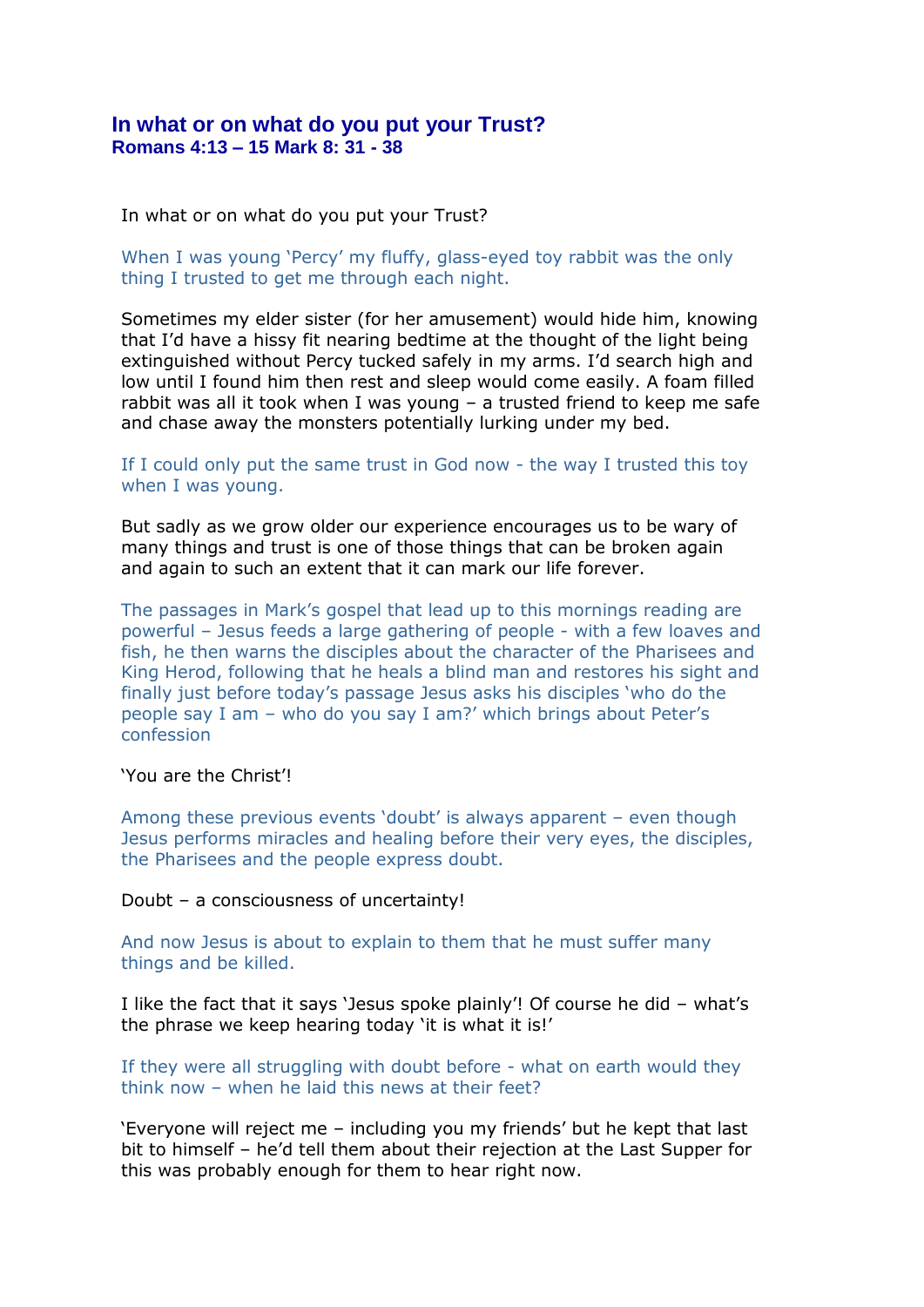Peter, physically takes him to one side – imagine, 'Jesus, not you, this can't be right, you're here to save us and win the war against terror' – but Jesus turns away from Peter and looks back towards the others 'You're not thinking about Godly things Peter, you're thinking about the things that interest men! Don't confuse the two – for that would be to fight against everything I stand for.'

This is the bit that always makes me uncomfortable – after all surely Peter was just showing his love for Jesus in which case this rebuking seems to be a bit harsh.

But there's an importance I think that Jesus is striving to get over to them all - 'My ways are not your ways'.

There's a passage in Isaiah 55 that presents us with 10 vital truths – 2 of which - are these – 'God is transcendent - above everything - but He can still be experienced' and the second 'God's word is powerful and will do its saving work' – remember these words 'For my thoughts are not your thoughts neither are your ways, my ways, declares the Lord. As the heavens are higher than the earth so are my ways higher than your ways and my thoughts than your thoughts'.

And in Exodus, Moses being summoned to lead the people out of Egypt questions God 'Lord, you've been telling me to lead these people but you've not let me know whom you will send with me, you've said I know you by name and that you've found favour with me but if you are pleased with me - teach me your ways so I may know you.'

If discipleship is only possible when the person experiences and follows the presence of the Lord - then shouldn't we walk in faith and constantly learn His ways? For none of us has sufficient strength and wisdom to walk his way without new directions from Him.

God is so much greater than we are - we can 'trust him' even when we don't understand everything that happens – Peter didn't understand that – do we?

Then Jesus calls the crowd and the disciples towards him, you sense something big is coming.

'If anyone of you would be my follower you must deny yourself, take up your cross and follow me'.

Now, if rebuking Peter made me feel uncomfortable this statement really makes me uneasy because it's directed at me – and you.

'Deny yourself' – how difficult is that in a society that screams 'because your worth it' – 'spend a little – live a lot' – 'have you had an accident or a fall at work' etc.

'Take up your cross and follow me'.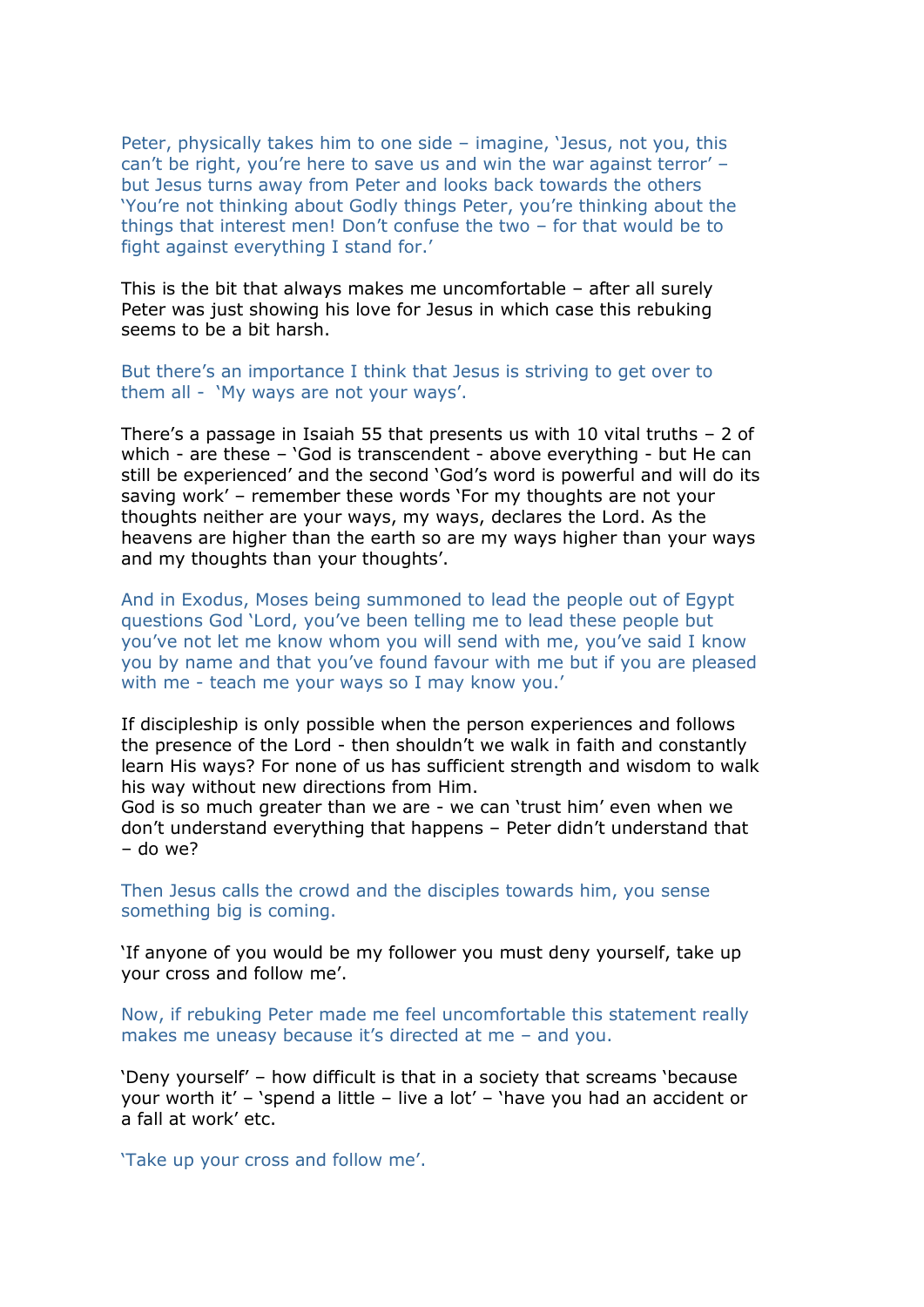Jesus' message is that we must be willing to do more than experience 'inconvenience' by carrying the cross.

We must be willing to deny ourselves - but 'how far' are we willing to take that denial of ourselves for him?

The hardest person in the world to deny - is yourself. To deny myself a biscuit - is hard enough, but to deny myself - is difficult indeed. To deny myself is to put self out of the picture and to put Christ in the place of self.

Taking up your cross and following Jesus is not really about denying ourselves ice cream, chocolate, alcohol, television, sex, sports, or some other pleasure – although it's a start.

Jesus is talking about denying ourselves - something much worse - your whole self. If there is something more important than Jesus, then you are not denying yourself for Him. You are not taking up your cross and following Him and if you are unwilling to change, you won't.

Jesus continues 'whoever wants to save his life will lose it, but whoever loses his life for me and for the gospel will save it, what good is it for someone to gain the whole world yet forfeit their soul.'

And he should know – for Satan took him to a very high mountain and showed him 'the Kingdoms of the world and their splendor' offering him everything he could see if he would just - bow down and worship him! Jesus replied to the Tempter 'It is written: Worship the Lord your God, and serve him only'.

Who or what do we bow down to?

God longs for us to turn to him and recognize his 'Kingdom and all it's splendor' – he wants to be in a relationship with everyone of us for he is not a God that stands watching us from afar condemning our actions – he is a God that came and comes among us. Such is his love.

He gave us a trusted and committed servant King in Jesus yet so often we throw our trust and commitment in other directions. Yet, we have a God that gives life to the dead and calls things that are not as though they were.

In Paul's letter to the Romans he reminds us about Abraham, it wasn't anything that Abraham did through the law that brought him the title of Heir and Father of the world, it was his trust and faith in God and that alone. His body was old and Sarah's too - yet God promised that they would bear a son and that Abraham would be the Father of many nations and without weakening in faith, without wavering, he placed his hope in God's promise – and it was so.

Through Moses, through Abraham God gave the people a choice whether they wanted to continue to live in relationship with him. The one